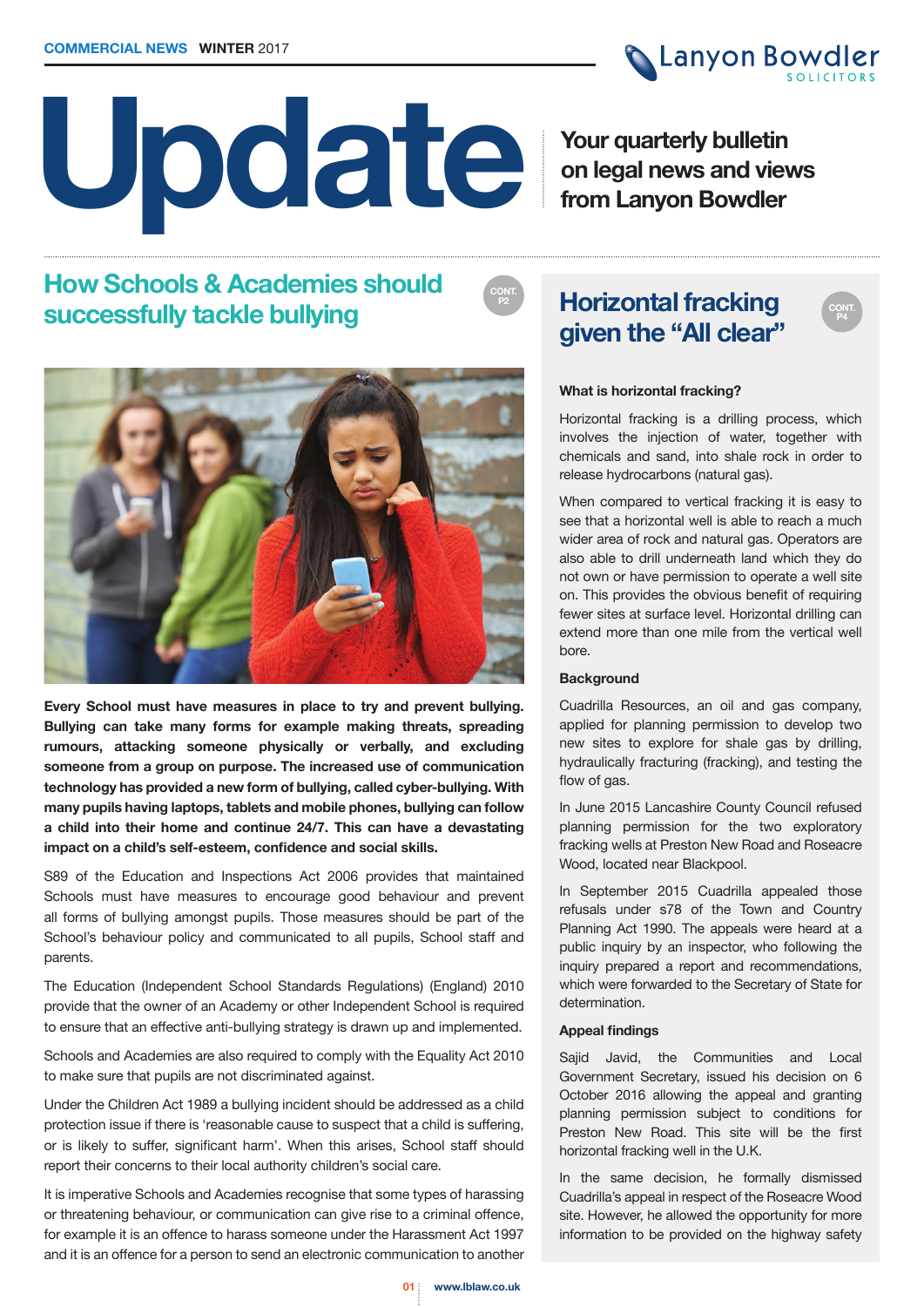**CONT. P4**

"Nothing was too much trouble. If I needed to know something they gave me the time to explain it to me. Excellent."

Ms J Jordan, Oswestry

# **HOW SCHOOLS & ACADEMIES SHOULD SUCCESSFULLY TACKLE BULLYING**

*Continued from page 1...*

person with the intent to cause distress or anxiety, or to send an electronic communication which conveys a message which is indecent or grossly offensive, a threat, or information which is false and known or believed to be false by the sender under the Malicious Communications Act 1988. If School staff consider an offence may have been committed they should seek assistance from the police.

Teachers in Schools have the power to discipline pupils who bully other pupils outside of School "to such an extent as is reasonable" and provided it is when the pupil is under the lawful control of the staff member. It is therefore important that parents, if their child is being bullied outside of School by another pupil, report this to their child's School so that the School can take whatever disciplinary action is reasonable. The School can also consider whether to report the incident to the police or whether to seek assistance from any other external services.

Teachers in Schools and some Academies have greater powers with regard to cyber-bullying. The Education Act 2011 gives teachers power, in certain circumstances, to search for and, if necessary, delete inappropriate images (or files) on electronic devices, including mobiles phones.

The Government suggests that successful Education Institutions need to:

- Involve parents
- Involve all pupils
- Regularly evaluate and update their approach, particularly to take into account developments in technology
- Implement disciplinary sanctions
- Openly discuss differences between people that could motivate bullying, such as religion, ethnicity, disability, gender or sexuality
- Use specific organisations or resources for help with particular problems, for example anti-bullying organisations
- Provide effective staff training
- Work with the wider community such as the police and children's services
- Make it easier for pupils to report bullying
- Create an inclusive and safe environment
- Celebrate success.

This article relates to maintained Schools and some Academies in England.

# **Developers still facing planning permission delays**

**Developers are still facing long delays to obtain planning permission despite Government claims that it wants to "build more houses, more quickly, in the places people want to live in".**

That's the view of planning lawyers at Lanyon Bowdler Solicitors, who say long-winded public inquiries and Government intervention is adding years onto the timescale of much-needed housing developments.

The government says it will help to build more than 25,000 new homes in the current Parliamentary term, and up to 200,000 homes in the longer term, by providing funds for loans to small and medium enterprise builders to create infrastructure and jobs.

In the media, Communities Secretary, Sajid Javid, has been outspoken with his comments accusing large volume housebuilders of "land banking" land and planning permissions.

Planning lawyers at Lanyon Bowdler are dealing with councils and local government policies on a day-to-day basis and say they appreciate the complexities and difficulties that there are within the current planning system.

Head of planning at Lanyon Bowdler, David Brammer, said that despite the Government's very vocal support for housebuilding, developers continually faced frustration and uncertainty in securing planning permission for housebuilding development.

David was involved with a public inquiry in March 2014 which involved an appeal against a council decision to refuse outline planning permission for up to 100 residential units and associated open space.

He said: *"The planning application in that case was submitted as long ago as 2012, and following appeals and Government call-ins, it was eventually given permission in November this year.*

*"That's four long years to gain permission for a scheme which*  was originally part of the council's Neighbourhood Plan, which is *supposed to identify suitable sites for housing.*

*"There was significant local opposition to the development, although the Secretary of State, possibly due to local political sensitivities, viewed the Neighbourhood Plan issues as an important issue for consideration until finally – after a further lengthy delay whilst it was resting in his inbox undetermined – ultimately granted planning permission."*

David added, "The significance of the case, which was one of the first cases to engage with neighbourhood plans, is that it throws into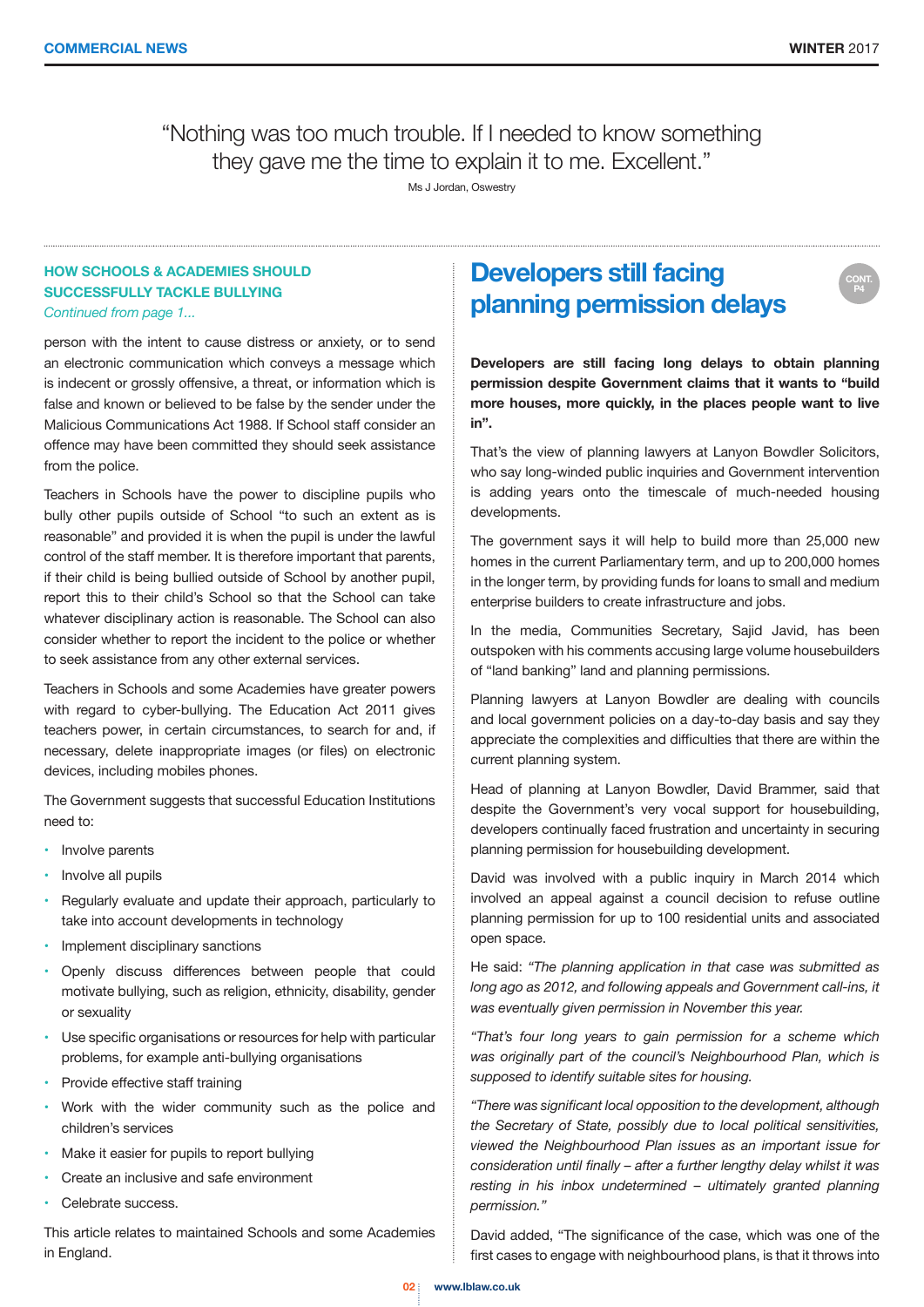**P4**

"Care and consideration at all times."

Ms A Large, Oswestry

# **Brexit-proof your farm: The importance of rural diversification**

**Family farms are at the heart of the British countryside and their health is vital for the future of our rural communities. In the last five years there has been a steady decline of farmgate prices which has put unprecedented strain on farm businesses.**

The UK has seen real agricultural income per worker drop by 19% between 2014 and 2015. This qualifies as one of the most significant falls of any EU country. Falling incomes compounded with Brexit uncertainty has led many farmers to consider diversification.

## **What is diversification?**

Diversification is the process by which farmers seek alternative income by expanding their enterprises to include more than just growing traditional crops and keeping conventional livestock. There are various types of diversification that range from branching into the energy sector to providing unique holiday accommodation. Nationally, 61% of farms already have some form of diversified activity. Below we explore several examples of farm diversification.

Diversification may mean fundamentally changing the business or simply going about the business differently.

#### **Livestock diversification**

Farm livestock does not have to be restricted to the usual species such as cattle and sheep. Many farmers are finding profit investing in alternative species. The following are examples of some of the more successful, unusual and innovative ventures undertaken by farmers.

#### *Bee keeping*

There are approximately 30,000 bee keepers in Britain today most with less than 40 hives. In addition to honey, cut-comb honey and wax, pollen harvested by bees is a highly sought after food product. A hive with a strong pollen flow can collect up to 1.5lbs of pollen per day, which would sell for approximately £15. Bee bread has also developed into a high demand health food. It is 25% honey, 70% pollen and bee saliva. These ingredients are packed into empty comb cells which can then be harvested. Bee bread is packed with natural probiotic bacteria and yeasts. A mere 100g of bee bread can cost up to £15.

#### *Deer meat*

Consumption of venison in the UK has increased and there is a growing demand for this low fat meat. Red deer have become the species of choice for farmed venison. The main capital costs involved in deer farming are handling yards and fencing. Early in 2016, Sainsburys reported that over the festive period venison sales were up 115% on the same period from the previous year.

#### *Crop diversification*

Many farmers have diversified their enterprises by growing various alternative crops often referred to as novel crops. Climate change has created the opportunity for crops which are not native to UK to be grown here (eg vines and olives).

#### *Industrial energy crops*

Industrial energy crops are crops which are grown for purpose of generating heat and electricity, or to produce transport biofuels. The vast majority of energy crops are grown using traditional farming techniques. The following crops can be utilized for heat and electricity generation (and there are several others):

- miscanthus
- switchgrass
- reed canary grass
- **straw**
- short rotation coppice (SRC) willow
- rye grass

The benefits of these energy crops extend beyond their use for biomass heat and electricity due to their ability to store carbon, benefit industrial landscapes, prevent erosion, improve biodiversity in the right location and improve fuel security.

Although there are various potential benefits of energy crops, public opinion on biofuels remains polarised. The viability of these alternative crops has often been questioned by the media and there are reports that have linked biofuels with rising food prices, deforestation and other harmful effects on biodiversity.

Currently, the government is supporting this emerging industry by offering a package of measures aimed at developing the biofuel supply in the UK.

### *Speciality flowers*

Cut flowers have become one of the most profitable crops around. A half an acre of open, arable land, a rototiller and of course, time and effort is your basic starting package. "Specialty cut flowers" denote crops other than the major florist crops of mums, roses and carnations. The term includes a variety of plant material: dried, fresh or preserved. Any plant parts, from buds to branches, which are used for decorative purposes are considered cut flowers.

Unlike commodity crops flowers are typically planted, cultivated and harvested by hand. Beyond field preparation very little mechanization is involved. This makes entering into the flower market more feasible than many others. The market for homegrown British flowers has been expanding and figures from the National Farmer's Union show that the wholesale value of British-grown cut flowers sold last year reached £82m.

#### *Accommodation*

Love the idea of camping? Hate the idea of roughing it? You're in luck as "glamping" (glamorous camping) has revolutionized the "staycation" holiday in the UK. From yurts and tipis to safari tents and tree houses the sky really is the limit when it comes to glamping.

The number of people wanting to camp has risen over the past several years, partly due to the cost of foreign travel and partly due to travel issues. This has provided a real diversification opportunity for farmers and many have already taken advantage of this potentially